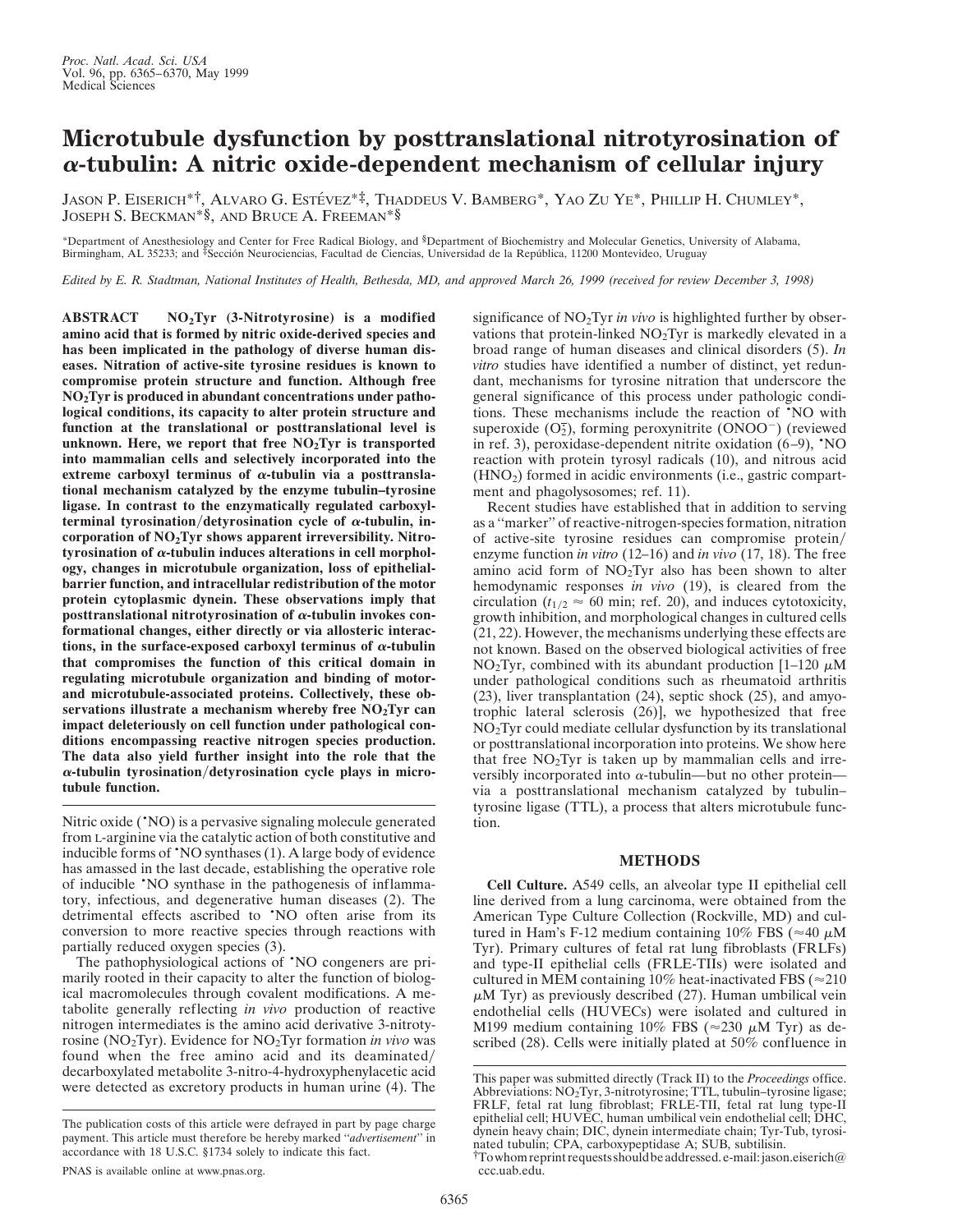100-mm tissue-culture dishes and grown to confluence in basal medium or in medium supplemented with  $NO<sub>2</sub>Tyr$  (Sigma).

**Cell-Permeability Measurements.** A549 cells were plated in 6-well Falcon transwell cell culture inserts  $(3090; 0.4$ - $\mu$ m pore size; polyethylene teraphthalate track-etched membranes) and grown to confluence in the absence or presence of  $NO<sub>2</sub>Tyr$ . At confluence ( $\approx$ 2 days), cells were rinsed with Hanks' balanced salt solution, and the medium in the upper and lower wells was replaced with fresh medium. To the basolateral side was added 4.64  $\mu$ Ci [<sup>125</sup>I]BSA (Amersham Pharmacia; 1.0916 mCi/ml). After 4 h, aliquots of medium (10  $\mu$ l) were taken from the apical compartment, and [<sup>125</sup>I]BSA was quantitated by liquid scintillation counting.

**Western Blotting and Immunoprecipitation.** Confluent cells were rinsed briefly with Hanks' balanced salt solution and solubilized in lysis buffer (20 mM Tris $\cdot$  HCl, pH 8.0/137 mM NaCl/1 mM  $MgCl<sub>2</sub>/1$  mM CaCl<sub>2</sub>/10% (vol/vol) glycerol/1% NP-40/1 mM DTT/1 mM PMSF/1  $\mu$ g/ml leupeptin/1  $\mu$ g/ml pepstatin/1  $\mu$ g/ml aprotinin). Proteins were separated by SDS/PAGE [12%; 6% for cytoplasmic dynein heavy chain (DHC)] and then transferred to nitrocellulose membranes. After electrotransfer, nitrocellulose membranes were incubated overnight at 4°C in blocking buffer (PBS containing 0.05% Tween 20) containing 3% nonfat milk. For Western blotting, rabbit polyclonal antibody to  $NO<sub>2</sub>Tyr$  (1:3,000; ref. 29), mouse mAb against  $\alpha$ -tubulin (clone B-5-1-2; Sigma; 1:3,000), mAb against tyrosinated tubulin (Tyr-Tub; clone TUB-1A2; Sigma; 1:3,000), mAb against  $\alpha$ -tubulin (clone DM1A; Amersham Pharmacia; 1:2,500), mAb against DHC (clone 440.4; Sigma; 1:2,000), or mAb against dynein intermediate chain (DIC; clone 70.1; Sigma; 1:2,500) were used. Horseradish peroxidase (HRP)-conjugated goat anti-rabbit IgG (Bio-Rad; 1:2,500), HRP-conjugated goat anti-mouse IgG (Sigma; 1:3,000), or HRP-conjugated protein A (Sigma; 1:3,000) was used for detection. Proteins were visualized by enhanced chemiluminescence (Amersham Pharmacia). For immunoprecipitation, cell lysates were precleared by incubation with protein-G Sepharose (Amersham Pharmacia) for 30

min at 4°C. The supernatants were then incubated with primary antibody and protein-G Sepharose for 6–8 h at 4°C. The immunoprecipitates then were washed three times in lysis buffer, and proteins were detected as described above.

**Differential Detergent Extraction of Dynein.** Differential detergent extraction of control and  $NO<sub>2</sub>Tyr-treated cells was$ performed by using saponin and Triton X-100 as described (30). The quantity of DIC in each fraction was determined by laser scanning densitometry of Western blots by using National Institutes of Health IMAGE 1.61, a public domain program  $(rsb.info.nih.gov/nih-image)$ .

**Limited Proteolysis of Tubulin.** Immunoprecipitated  $\alpha$ -tubulin from A549 cells was resuspended in  $K^+$ Mes (50 mM; pH 6.8) and treated with either pancreatic carboxypeptidase A (CPA; 0.25  $\mu$ g/ml) or subtilisin (SUB; 0.3  $\mu$ g/ml) at 27°C for 30 min or 15 min, respectively. Reactions were terminated by addition of DTT (20 mM) or PMSF (2 mM), respectively.

**Immunofluorescence Microscopy.** A549 cells grown in Lab-Tek II multi-chamber slides (Nunc) were fixed in methanol for 10 min at  $-20^{\circ}$ C, rinsed with PBS, blocked in PBS containing 10% goat serum (1 h at 25°C), and labeled with primary antibodies (polyclonal anti-NO2Tyr, 1:1,000; monoclonal anti- $\alpha$ -tubulin, 1:400; monoclonal anti-Tyr-Tub, 1:800; monoclonal anti-DHC clone 440.4, 1:100; all from Sigma) overnight at 4°C. Secondary antibodies were Cy3-conjugated goat anti-rabbit IgG and FITC-conjugated goat anti-mouse IgG (1:200, Jackson ImmunoResearch). In some cases, cells were doublelabeled with anti-NO<sub>2</sub>Tyr and anti- $\alpha$ -tubulin. Nuclear counterstaining was performed by using  $4^{\prime}$ , 6-diamidine-2'phenylindole dihydrochloride (1  $\mu$ g/ml). An Olympus IX-70 epifluorescence microscope, an OlymPix Digitally Cooled Camera (resolution of  $1,328 \times 1,024$  pixels), and ESPRIT software were used for imaging.

## **RESULTS AND DISCUSSION**

To determine whether  $NO<sub>2</sub>$ Tyr could be incorporated into cellular proteins at the translational or posttranslational level,



FIG. 1. Cellular uptake and selective incorporation of NO<sub>2</sub>Tyr into the carboxyl terminus of  $\alpha$ -tubulin. (*A*) Total cell lysates of A549 cells cultured in the absence (-) or presence (+) of NO<sub>2</sub>Tyr (50  $\mu$ M; 125% of Tyr) were analyzed by immunoblotting with anti-NO<sub>2</sub>Tyr (*Left*) or anti- $\alpha$ -tubulin (*Right*). (*B*) Detection of NO<sub>2</sub>Tyr in  $\alpha$ -tubulin immunoprecipitated from A549 cells, FRLFs, FRLE-TIIs, and HUVECs cultured in the absence (-) or presence (+) of NO<sub>2</sub>Tyr (100  $\mu$ M; 250%, 47%, 47%, and 43% of Tyr, respectively). (*A* and *B*) Arrows indicate the mobility of <sup>a</sup>-tubulin. (*C*) Immunoblot illustrating dose-dependent incorporation of NO2Tyr into <sup>a</sup>-tubulin immunoprecipitated from A549 cells. The level of NO2Tyr relative to Tyr for A549 cells in Ham's F-12 medium was 12%, 25%, 62%, 125%, 187%, and 250%, respectively, for the dose-response.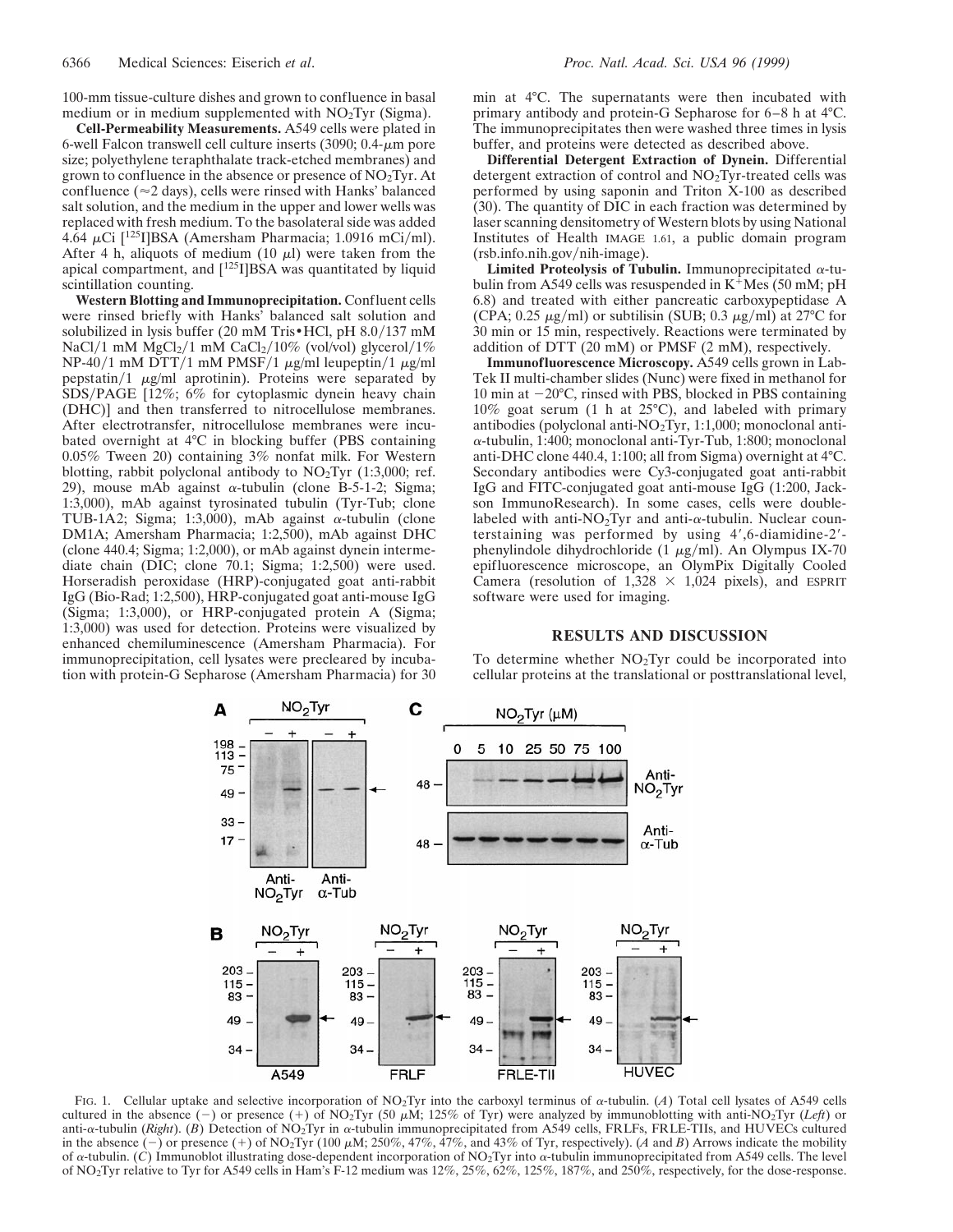A549 cells were cultured in medium supplemented with free NO<sub>2</sub>Tyr (50  $\mu$ M) for 24 h. As shown in Fig. 1A, NO<sub>2</sub>Tyr was incorporated selectively into a single protein that comigrated with  $\alpha$ -tubulin. Inhibition of protein synthesis with cycloheximide (5  $\mu$ g/ml; 8–10 h) did not affect the extent of NO<sub>2</sub>Tyr incorporation (not shown), supporting a posttranslational mechanism. Immunoprecipitation and subsequent Western blot analysis confirmed that  $NO<sub>2</sub>$ Tyr was incorporated into <sup>a</sup>-tubulin (Fig. 1*B*). Similar results were obtained in primary cultures of FRLFs, FRLE-TIIs, and HUVECs (Fig. 1*B*), indicating a common pathway of  $\alpha$ -tubulin modification by NO2Tyr in different species and cell types. Covalent incorporation of  $NO<sub>2</sub>Tyr$  into  $\alpha$ -tubulin was dose-dependent (Fig. 1*C*) and occurred over a wide range of NO2Tyr concentrations. Nitrotyrosination of  $\alpha$ -tubulin was detectable when NO<sub>2</sub>Tyr was 1–2 mol % of tyrosine, levels easily attained *in vivo* (23–26). The deaminated/decarboxylated form of  $NO<sub>2</sub>Tyr$  $(3\text{-nitro-4-hydroxyphenylacetic acid}, NO<sub>2</sub>HPA)$  was not incorporated into  $\alpha$ -tubulin.

To support the biochemical evidence of  $NO<sub>2</sub>Tyr$  incorporation into  $\alpha$ -tubulin, immunofluorescence microscopy studies were conducted. Whereas control cells displayed minimal NO2Tyr immunoreactivity, the immunofluorescence of NO2Tyr-treated cells was highly elevated (Fig. 2, *Upper*), having staining patterns consistent with microtubule distribution (Fig. 2, *Lower*). To define the localization of NO2Tyr with  $\alpha$ -tubulin, cells treated with NO<sub>2</sub>Tyr were double-labeled with anti-NO<sub>2</sub>Tyr and anti- $\alpha$ -tubulin. As shown in Fig. 3, concordant fluorescence patterns were observed for  $\alpha$ -tubulin (green staining) and  $NO<sub>2</sub>Tyr$  (red staining), with the extent of colocalization indicated by overlaid images (yellow staining).

A unique property of  $\alpha$ -tubulin in all higher eukaryotes is the reversible posttranslational removal and reincorporation of tyrosine at the extreme carboxyl terminus (31). These posttranslational modifications are mediated by a tubulinspecific carboxypeptidase that removes the genetically encoded carboxyl-terminal tyrosine (32) and a TTL that catalyzes readdition of tyrosine to the penultimate glutamate of  $\alpha$ -tubulin (33). This cycle of posttranslational modification yields at least two distinct subsets of  $\alpha$ -tubulin, Tyr-Tub and detyrosinated forms, that have differential cellular localization  $(34)$  and distinct functions (35). To examine whether NO<sub>2</sub>Tyr was incorporated selectively into the extreme carboxyl terminus of  $\alpha$ -tubulin, limited proteolysis was performed with CPA, an enzyme that removes carboxyl-terminal tyrosines without



FIG. 2. NO<sub>2</sub>Tyr immunoreactivity in A549 cells grown in basal medium (control) or medium supplemented with  $NO<sub>2</sub>Tyr$  (100  $\mu$ M). Shown are cells stained with anti-NO<sub>2</sub>Tyr and viewed at low  $(\times 20,$ *Upper*) or high ( $\times$ 100, *Lower*) magnification. In all cases, NO<sub>2</sub>Tyr immunoreactivity was blocked by preabsorbing polyclonal anti-NO<sub>2</sub>Tyr with free NO<sub>2</sub>Tyr (5 mM). (Bars = 50  $\mu$ m.)



FIG. 3. Protein-associated  $NO<sub>2</sub>Tyr$  immunoreactivity colocalizes with  $\alpha$ -tubulin. Double-label immunofluorescence microscopy was performed on A549 cells cultured with  $NO<sub>2</sub>Tyr$  (100  $\mu$ M). Cells were stained with both anti-a-tubulin (green staining; *Top*) and anti-NO2Tyr (red staining; *Middle*). Immunolocalization studies of the same cells detect nearly identical localization of  $NO<sub>2</sub>Tyr$  and  $\alpha$ -tubulin when the images are overlaid (yellow staining;  $Bottom$ ). (Bar  $=$  $50 \mu m$ .)

digesting tubulin further (36), or with SUB, a protease that removes a  $\approx$ 2-kDa peptide, including residues 439–451, from the carboxyl terminus of  $\alpha$ -tubulin (ref. 37; Fig. 4*A*). A549 cells treated with  $NO<sub>2</sub>Tyr$  contained both  $NO<sub>2</sub>Tyr$ -Tub and Tyr-Tub (Fig. 4*B*). Treatment of immunoprecipitated  $\alpha$ -tubulin with CPA resulted in the complete loss of Tyr-Tub immunoreactivity (Fig. 4*B*, anti-Tyr-Tub), as shown previously (38), but had no effect on NO2Tyr immunoreactivity (Fig. 4*B*, anti-NO<sub>2</sub>Tyr), indicating that  $\alpha$ -tubulin–NO<sub>2</sub>Tyr is resistant to CPA cleavage. Proteolytic removal of the  $\alpha$ -tubulin carboxylterminal peptide with SUB resulted in complete loss of  $NO<sub>2</sub>$ Tyr and Tyr-Tub immunoreactivity. SUB-cleaved  $\alpha$ -tubulin was immunoreactive with the  $\alpha$ -tubulin antibody clone DM1A, which recognizes an epitope located outside of the SUB fragment (primarily residues 426–430, ref. 39), but had increased electrophoretic mobility (Fig. 4*B*), consistent with the loss of the SUB fragment. Because the sequence of the SUB fragment from porcine and human brain  $\alpha$ -tubulin contains only one tyrosine residue located at the extreme carboxyl terminus (439SVEGEGEEEGEE**Y**451; ref. 37), these data confirm that incorporation of NO2Tyr occurs exclusively at the carboxyl terminus of  $\alpha$ -tubulin presumably via the action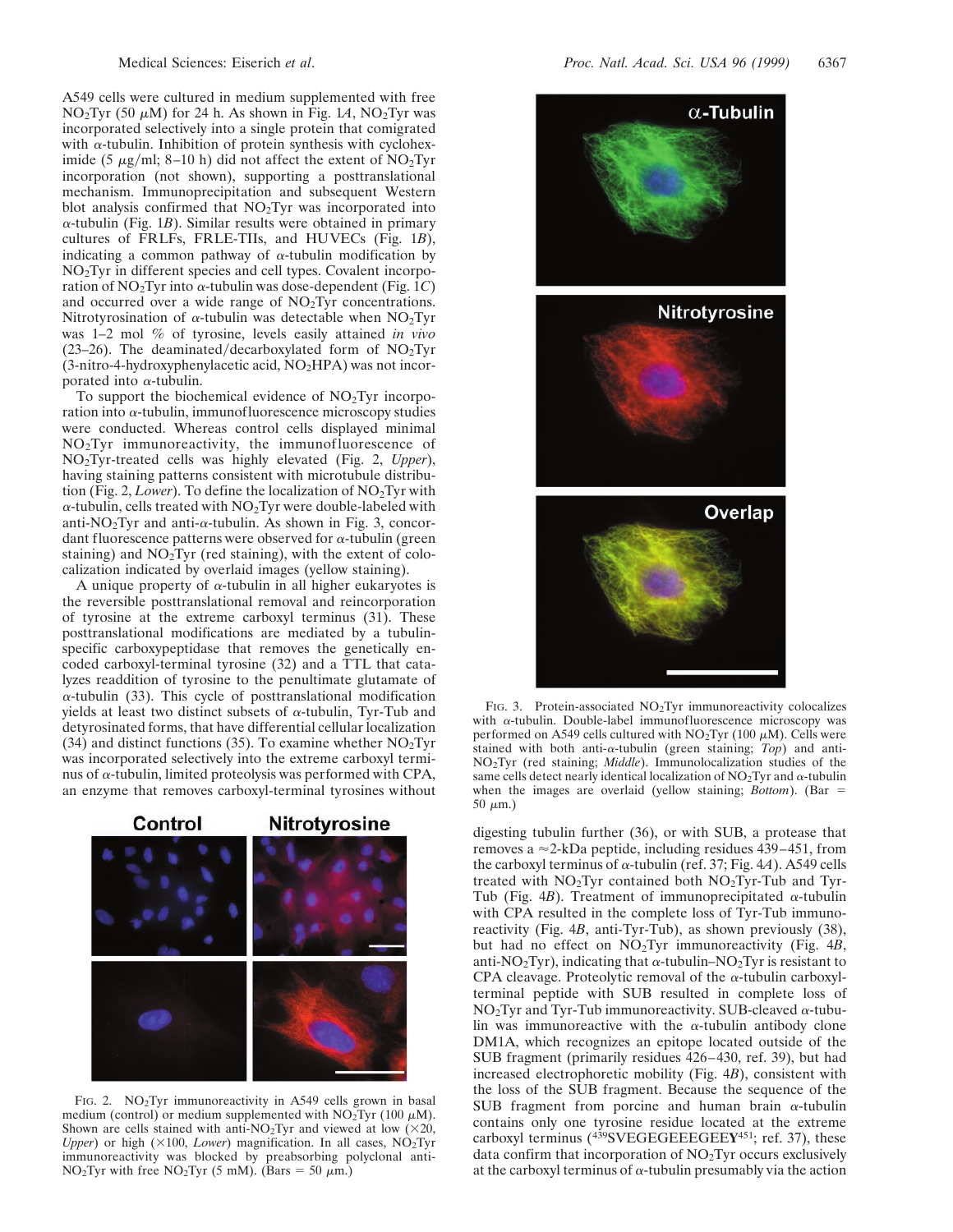

FIG. 4. Limited proteolysis indicates that NO<sub>2</sub>Tyr is incorporated irreversibly into the extreme carboxyl terminus of  $\alpha$ -tubulin in A549 cells. (*A*) Schematic representation of antibody epitope locations and proteolytic cleavage sites of SUB and CPA within the carboxyl terminus of  $\alpha$ -tubulin. (*B*)  $\alpha$ -Tubulin from A549 cells grown in basal medium (Control) or medium supplemented with NO<sub>2</sub>Tyr that was untreated (NO<sub>2</sub>Tyr), treated with CPA (NO<sub>2</sub>Tyr + CPA), or treated with SUB ( $NO<sub>2</sub>Tyr + SUB$ ). Membranes were probed with anti-NO2Tyr, anti-Tyr-Tub, or anti-a-tubulin (clone DM1A). (*C*) Schematic illustrating the irreversible incorporation of  $NO<sub>2</sub>$ Tyr into  $\alpha$ -tubulin.

of TTL. In contrast to the enzymatic cleavage of the carboxylterminal tyrosine of  $\alpha$ -tubulin, the data suggest that posttranslational nitrotyrosination of  $\alpha$ -tubulin is irreversible. The significance of this apparently irreversible modification is underscored by evidence implicating the  $\alpha$ -tubulin detyrosination pathway as an important event in cellular growth, differentiation, and motility (40–42).

The extent of  $NO<sub>2</sub>$ Tyr incorporation into  $\alpha$ -tubulin is decreased with lower ratios of NO2Tyr to tyrosine (Fig. 1*C*), suggesting competing physiologic processes. Preliminary studies have suggested that at least two independent mechanisms may be accountable. First,  $NO<sub>2</sub>Tyr$  (50  $\mu$ M) partially inhibits the uptake of <sup>14</sup>C-labeled tyrosine into A549 cells by  $\approx$  25%, suggesting that transport may occur through a mechanism similar to tyrosine. It is also possible that  $NO<sub>2</sub>Tyr$  is transported differently than tyrosine, as suggested for the tryptophan-specific permease of *Salmonella* (43). Second, incorporation of  $NO<sub>2</sub>$ Tyr into  $\alpha$ -tubulin in cell lysates, which precludes amino acid uptake, is competitive with tyrosine (not shown). These data suggest that  $\alpha$ -tubulin nitrotyrosination may be competitive with tyrosine at both the level of amino acid uptake and use by TTL.

Because microtubules, in concert with other cytoskeletal proteins, play important roles in determining cell shape, the effect of  $\alpha$ -tubulin nitrotyrosination on cell morphology and microtubule structure was investigated. A549 cells grown in basal medium displayed characteristic epithelial cell morphology, forming a uniform monolayer on reaching confluence (Fig. 5, Control), whereas cells cultured in medium containing  $NO<sub>2</sub>Tyr$  had distinctly altered morphologies (Fig. 5,  $NO<sub>2</sub>Tyr$ ). Prolonged culture of cells with NO<sub>2</sub>Tyr beyond confluence led to apoptosis, cellular retraction, and detachment (not shown). Alterations in cell morphology were paralleled by a change in microtubule structure and organization (Fig. 5). Whereas immunoreactivity for  $\alpha$ -tubulin in control cells displayed a characteristic and uniform microtubule distribution, microtubules in NO2Tyr-treated cells displayed apparent decreased length, as well as increased perinuclear localization and aggregation. Similar observations were obtained with the Tyr-



FIG. 5. Incorporation of NO<sub>2</sub>Tyr into  $\alpha$ -tubulin induces alterations in cellular morphology and microtubule organization. A549 cells were cultured in basal medium (Control) or in medium supplemented with NO<sub>2</sub>Tyr (100  $\mu$ M). Phase-contrast microscopy of A549 cells showed altered cellular morphology. Cells from both Control and NO2Tyr treatments were stained with either anti- $\alpha$ -tubulin (clone B-5-1-2) or anti-Tyr-Tub. (Bar = 50  $\mu$ m.)

Tub-specific antibody (Fig. 5). Consistent with alterations in cell morphology and altered microtubule structure, A549 cells treated with NO2Tyr displayed increased permeability to [125I]BSA, an indication of epithelial barrier dysfunction (Fig. 6).

The short, surface-exposed carboxyl-terminal domain of  $\alpha$ -tubulin functions as the site for regulatory interactions of microtubules with motor proteins (i.e., cytoplasmic dynein) and microtubule-associated proteins (MAP2, MAP4, and tau; refs. 44 and 45), as well as with molecular chaperones (i.e., heat-shock proteins 70 and 90; ref. 46). We therefore studied whether nitrotyrosination influenced the interaction of  $\alpha$ -tubulin with the retrograde motor protein cytoplasmic dynein.



FIG. 6. NO2Tyr induces barrier dysfunction in A549 epithelial cells. Barrier function was assessed by the permeability of confluent cells to [125I]BSA as described in *Methods*. The percentage of NO2Tyr relative to tyrosine in the medium was  $0\%$ ,  $12\%$ ,  $25\%$ ,  $62\%$ ,  $125\%$ , 187%, and 250%. Values are expressed as the percentage of increase over control cells (basal medium) and represent the mean  $\pm$  SD of four separate experiments.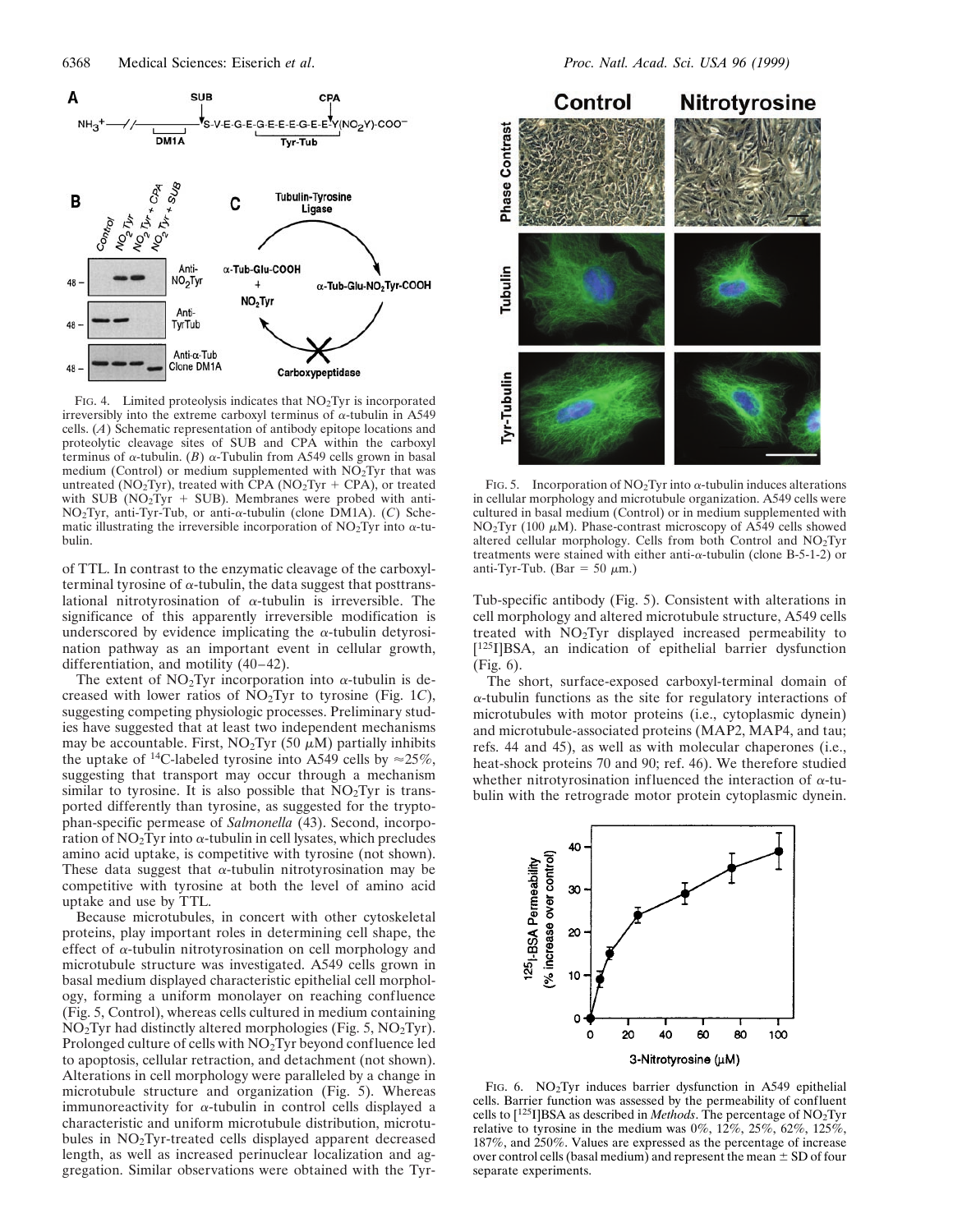The immunofluorescence staining of dynein in untreated A549 epithelial cells localized in a distinctly punctate pattern throughout the cytosol, with the greatest fluorescence intensity located in the perinuclear region (Fig. 7*A*, Control). In contrast, cells treated with NO2Tyr displayed a nearly complete loss of DHC immunoreactivity (Fig. 7*A*, NO2Tyr), with remaining immunofluorescence localized primarily to the perinuclear region. The loss of dynein immunoreactivity was not caused by protein degradation or decreased protein synthesis, as Western blots of immunoprecipitated DHC or cytoplasmic DIC showed equal quantities of protein after either treatment (Fig. 7*B*). A differential-detergent-extraction method was employed to determine whether intracellular redistribution of dynein was responsible for the loss of immunofluorescence. As previously reported (30), the quantity of dynein in untreated cells was equally distributed between saponin- and Triton X-100-extractable fractions. A significantly greater proportion of DIC was present in the initial saponin extract of  $NO<sub>2</sub>Tyr$ treated cells, with the remainder residing in the Triton X-100



FIG. 7. Cytoplasmic dynein undergoes intracellular redistribution and loss of immunoreactivity concomitant with nitrotyrosination of  $\alpha$ -tubulin. (*A*) A549 cells cultured in basal medium (Control) or in medium supplemented with  $NO<sub>2</sub>Tryr$  (100  $\mu$ M) were stained with anti-DHC. (Bar = 50  $\mu$ m.) (*B*) A549 cells cultured in the absence (-) or presence (+) of  $NO<sub>2</sub>Tyr$  (100  $\mu$ M) were immunoprecipitated and probed with anti-DHC (*Upper*) or anti-DIC (*Lower*). (*C*) Quantitation of cytoplasmic dynein pools by using differential detergent extraction. Data are expressed as mean  $\pm$  SD for four (Control) and five (NO2Tyr) experiments.

extract (Fig. 7*C*), suggesting that dynein is redistributed from a membrane-bound compartment to a more readily extractable cytoplasmic pool. These data suggest that intracellular redistribution of cytoplasmic dynein is a consequence of decreased affinity of the microtubule-interacting domain of DHC (47) for the structurally altered nitrotyrosinated carboxyl terminus of  $\alpha$ -tubulin (44, 45). Alterations in microtubule association of cytoplasmic dynein that lead to intracellular redistribution may severely compromise dynein function in organelle transport (48).

Several lines of evidence suggest that posttranslational nitrotyrosination compromises the function of the surfaceexposed carboxyl-terminal domain of  $\alpha$ -tubulin. First, in contrast to the enzymatically regulated carboxyl-terminal tyrosination/detyrosination cycle of  $\alpha$ -tubulin, incorporation of NO2Tyr is resistant to cleavage by CPA. Therefore, cellular processes such as growth, differentiation, and motility that require  $\alpha$ -tubulin detyrosination (34, 40–42) may be compromised by nitrotyrosination. Second, nitrotyrosination of  $\alpha$ -tubulin disrupts binding of microtubule-associated proteins (i.e., dynein; Fig. 7) and induces alterations in microtubule organization (Fig. 5). These observations may be attributed to the significant changes in the ionization state and steric restrictions imposed by the  $NO<sub>2</sub>$  group in  $NO<sub>2</sub>$ Tyr. Moreover, observations indicating that the antibody specific for Tyr-Tub does not bind nitrotyrosinated  $\alpha$ -tubulin (Fig. 4*B*) suggest that incorporation of NO2Tyr invokes conformational changes, either directly or via allosteric interactions, in the carboxylterminal domain of  $\alpha$ -tubulin. Nitrotyrosination of  $\alpha$ -tubulin thus seems to alter binding of microtubule-associated proteins, which can result in altered microtubule assembly and organization (49).

In eukaryotic cells, tubulin heterogeneity is generated at the genetic level and is broadened considerably by posttranslational modifications, including tyrosination, phosphorylation, polyglycylation, polyglutamylation, and acetylation (31). All of these posttranslational modifications are mediated enzymatically and are reversible, and all but acetylation occur in the short carboxyl-terminal domain that extends from the microtubule filament into the cytoplasm (31). Previous *in vitro* studies showing TTL-catalyzed incorporation of structurally altered tyrosine derivatives such as 3-iodotyrosine (50), 3-fluorotyrosine (51), and 3,4-dihydroxyphenylalanine (52) into <sup>a</sup>-tubulin illustrates the promiscuous substrate specificity of this unique enzyme system. Our observations illustrating nitrotyrosination of  $\alpha$ -tubulin in cellular systems reinforces this tenet and advances this concept into one with significant pathophysiological implications. The consequences of  $\alpha$ -tubulin modification by tyrosine derivatives also may be extended to include 3-chlorotyrosine and 3-bromotyrosine, characteristic products of the myeloperoxidase and eosinophil peroxidase systems of phagocytes that are formed both *in vitro* and *in vivo* (8, 53–55). Collectively, the enzymatic incorporation of nitrated and halogenated tyrosine derivatives into  $\alpha$ -tubulin thus illustrates a distinct mechanism of tissue injury during inflammation.

These observations illustrate the role for  $NO<sub>2</sub>$ Tyr in altering microtubule structure and function via posttranslational incorporation into  $\alpha$ -tubulin and suggest a distinct mechanism to explain the previously observed biological effects of free  $NO<sub>2</sub>Tyr$  (19–22). The irreversibility of this process underscores the potent influence that nitrotyrosination of  $\alpha$ -tubulin can have on microtubule functions in disease processes that encompass pathologic roles for nitric oxide and oxidative stress. Cytoskeletal reorganization and disruption, as well as nitration of cytoskeletal proteins, are associated with oxidative stress and inflammatory injury (56), with the present results providing one explanation for these observations. Further investigation into the impact of  $\alpha$ -tubulin modification on cell and organ function by tyrosine derivatives will yield insight into